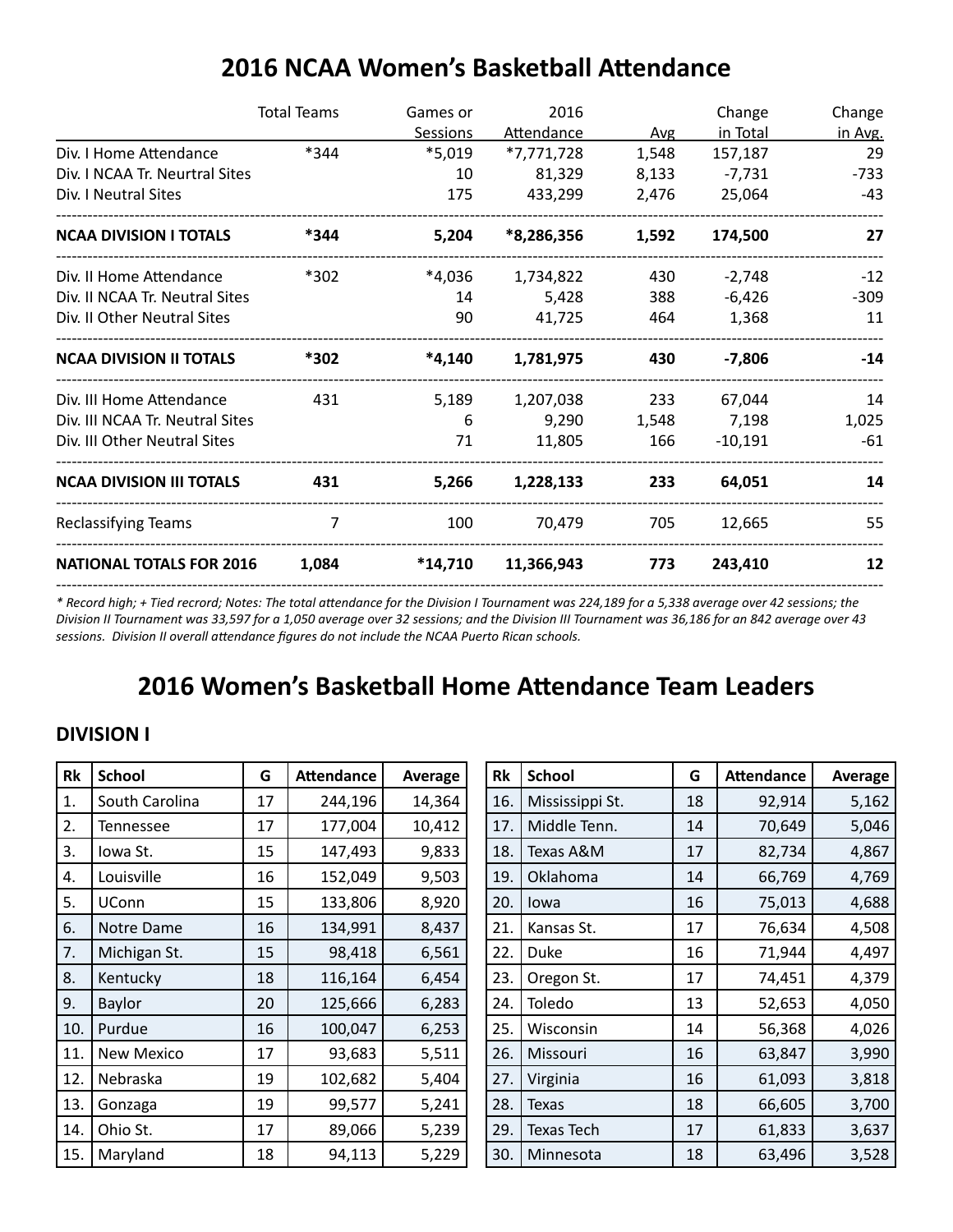| Rk  | <b>School</b> | G  | <b>Attendance</b> | Average | Rk  | <b>School</b> | G  | <b>Attendance</b> | Average |
|-----|---------------|----|-------------------|---------|-----|---------------|----|-------------------|---------|
| 31. | Penn St.      | 15 | 52,580            | 3,505   | 41. | Oklahoma St.  | 17 | 48,141            | 2,832   |
| 32. | Missouri St.  | 14 | 47,594            | 3,400   | 42. | Montana       | 16 | 44,927            | 2,808   |
| 33. | Little Rock   | 15 | 50,576            | 3,372   | 43. | Hawaii        | 14 | 38,207            | 2,729   |
| 34. | Stanford      | 17 | 54,521            | 3,207   | 44  | <b>UTEP</b>   | 20 | 53,929            | 2,696   |
| 35. | Florida St.   | 16 | 50,258            | 3,141   | 45. | Wyoming       | 15 | 39,785            | 2,652   |
| 36. | Georgia       | 17 | 49,844            | 2,932   | 46. | James Madison | 14 | 37,121            | 2,652   |
| 37. | Vanderbilt    | 16 | 46,496            | 2,906   | 47. | Alabama       | 17 | 45,066            | 2,651   |
| 38. | Indiana       | 14 | 40,522            | 2,894   | 48. | Old Dominion  | 13 | 33,385            | 2,568   |
| 39. | Dayton        | 13 | 37,566            | 2,890   | 49. | West Virginia | 15 | 38,473            | 2,565   |
| 40. | LSU           | 13 | 37,152            | 2,858   | 50. | Auburn        | 13 | 33,312            | 2,562   |

## **Largest Home Attendance Increase from Previous Year**

| Rk  | <b>School</b>       | G  | 2016<br>Avg. | 2015<br>Avg. | Change<br>in Avg. |
|-----|---------------------|----|--------------|--------------|-------------------|
| 1.  | Missouri            | 16 | 3,990        | 1,797        | 2,193             |
| 2.  | South Carolina      | 17 | 14,364       | 12,293       | 2,072             |
| 3.  | Little Rock         | 15 | 3,372        | 1,438        | 1,934             |
| 4.  | Mississippi St.     | 18 | 5,162        | 3,755        | 1,406             |
| 5.  | <b>UT Arlington</b> | 15 | 2,215        | 1,031        | 1,184             |
| 6.  | Missouri St.        | 14 | 3,400        | 2,520        | 880               |
| 7.  | Middle Tenn.        | 14 | 5,046        | 4,173        | 874               |
| 8.  | <b>UTEP</b>         | 20 | 2,696        | 1,823        | 873               |
| 9.  | St. John's (NY)     | 14 | 1,850        | 997          | 852               |
| 10. | South Dakota        | 18 | 2,333        | 1,568        | 764               |

## **All Games (Home, Road, Neutral)**

| <b>Rk</b> | <b>School</b>    | G  | <b>Attendance</b> |
|-----------|------------------|----|-------------------|
| 1.        | South Carolina   | 35 | 322,424           |
| 2.        | UConn            | 38 | 287,188           |
| 3.        | <b>Tennessee</b> | 36 | 264,985           |
| 4.        | Notre Dame       | 35 | 216,955           |
| 5.        | Baylor           | 38 | 206,833           |
| 6.        | Louisville       | 34 | 205,845           |
| 7.        | Kentucky         | 33 | 190,518           |
| 8.        | Iowa St.         | 30 | 189,470           |
| 9.        | Michigan St.     | 34 | 180,837           |
| 10.       | Ohio St.         | 34 | 172,897           |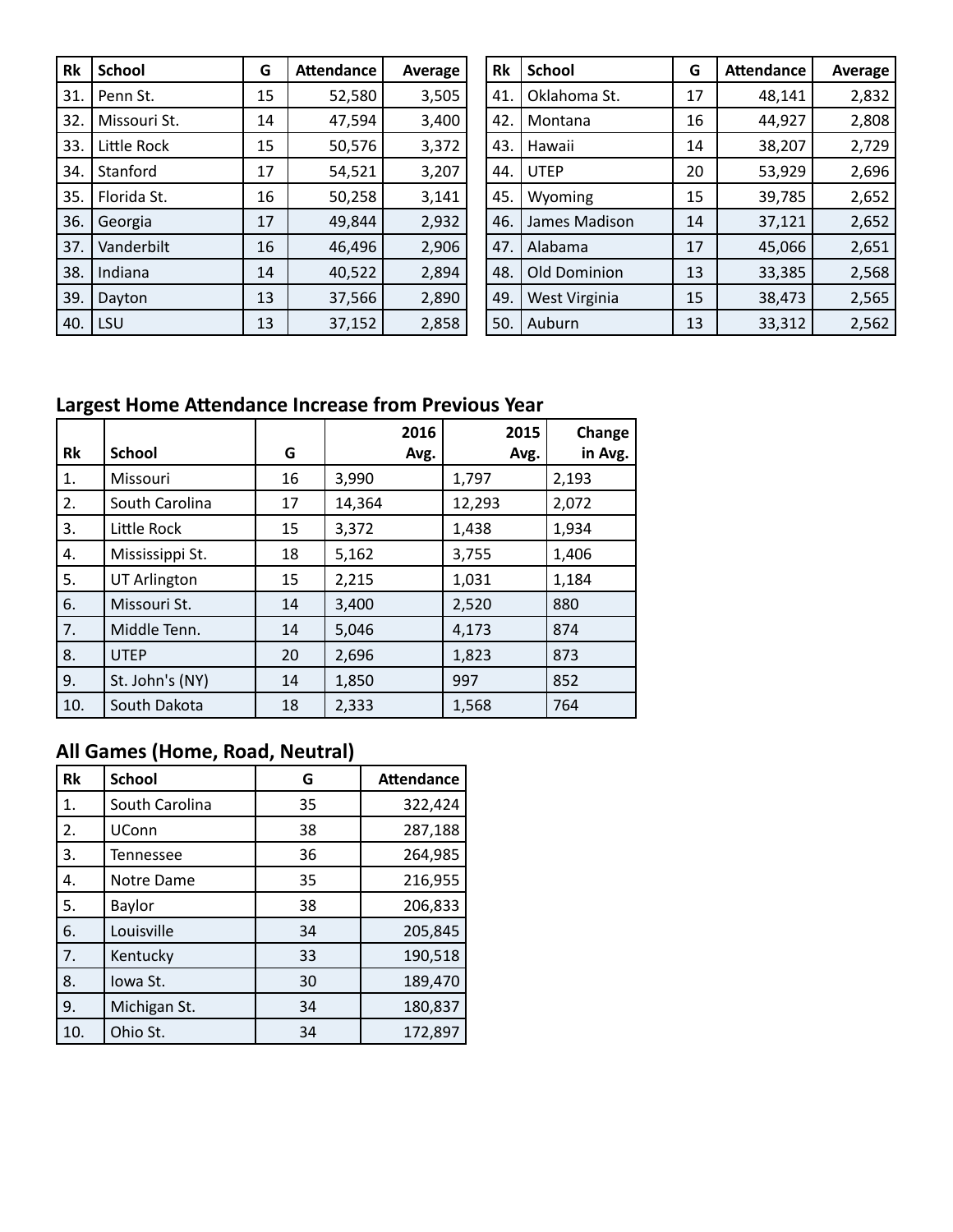# **2016 Women's Basketball Conference Attendance**

*(Figures include home attendance of each member plus conference tournament neutral site games or sessions)*

### **DIVISION I**

| Rk  | <b>School</b>         | <b>Teams</b>   | Games | <b>Attendance</b> | Average  |
|-----|-----------------------|----------------|-------|-------------------|----------|
| 1.  | Southeastern          | 14             | 233   | $*1,108,511$      | $*4,758$ |
| 2.  | <b>Big 12</b>         | 10             | 174   | 732,897           | 4,212    |
| 3.  | <b>Big Ten</b>        | 14             | 242   | 939,183           | 3,881    |
| 4.  | <b>Atlantic Coast</b> | 15             | 255   | 719,712           | 2,822    |
| 5.  | Pac-12                | 12             | 205   | 434,448           | 2,119    |
| 6.  | AAC                   | 11             | 169   | 335,977           | 1,988    |
| 7.  | Mountain West         | 11             | 170   | 275,710           | 1,622    |
| 8.  | Conference USA        | 14             | 220   | 322,985           | $*1,468$ |
| 9.  | Missouri Valley       | 10             | 148   | 214,346           | 1,448    |
| 10. | Sun Belt              | 11             | 165   | 237,849           | 1,442    |
| 11. | <b>West Coast</b>     | 10             | 149   | *194,301          | 1,304    |
| 12. | Mid-American          | 12             | 174   | *219,704          | 1,263    |
| 13. | Summit League#        | 9              | 136   | *168,953          | $*1,242$ |
| 14. | <b>Big East</b>       | 10             | 149   | 181,096           | 1,215    |
| 15. | Mid-Eastern           | 13             | 161   | *167,716          | 1,042    |
| 16. | America East          | 8              | 121   | 125,608           | 1,038    |
| 17. | Atlantic 10           | 14             | 203   | 208,643           | 1,028    |
| 18. | Horizon               | 9              | 160   | $*160,122$        | $*1,001$ |
| 19. | <b>Big Sky</b>        | 12             | 177   | 171,666           | 970      |
| 20. | Colonial              | 10             | 144   | 128,944           | 895      |
| 21. | Southern              | 8              | 112   | 97,757            | *873     |
| 22. | <b>OVC</b>            | 12             | 159   | 138,007           | 868      |
| 23. | Southwestern          | 10             | 130   | 100,746           | 775      |
| 24. | <b>Big West</b>       | 9              | 124   | 94,454            | 762      |
| 25. | Southland             | 11             | 188   | 137,693           | 732      |
| 26. | <b>Ivy League</b>     | 8              | 110   | *76,516           | *696     |
| 27. | <b>Big South</b>      | 11             | 158   | $*107,023$        | 677      |
| 28. | Metro Atlantic        | 11             | 158   | 106,870           | 676      |
| 29. | Patriot               | 10             | 148   | 98,638            | 666      |
| 30. | Atlantic Sun#         | $\overline{7}$ | 128   | 83,824            | 655      |
| 31. | Western Athletic      | $\overline{7}$ | 111   | 64,108            | 578      |
| 32. | Northeast             | 10             | 139   | 54,678            | 393      |

*\* Conference Record; # different conference lineup from previous year*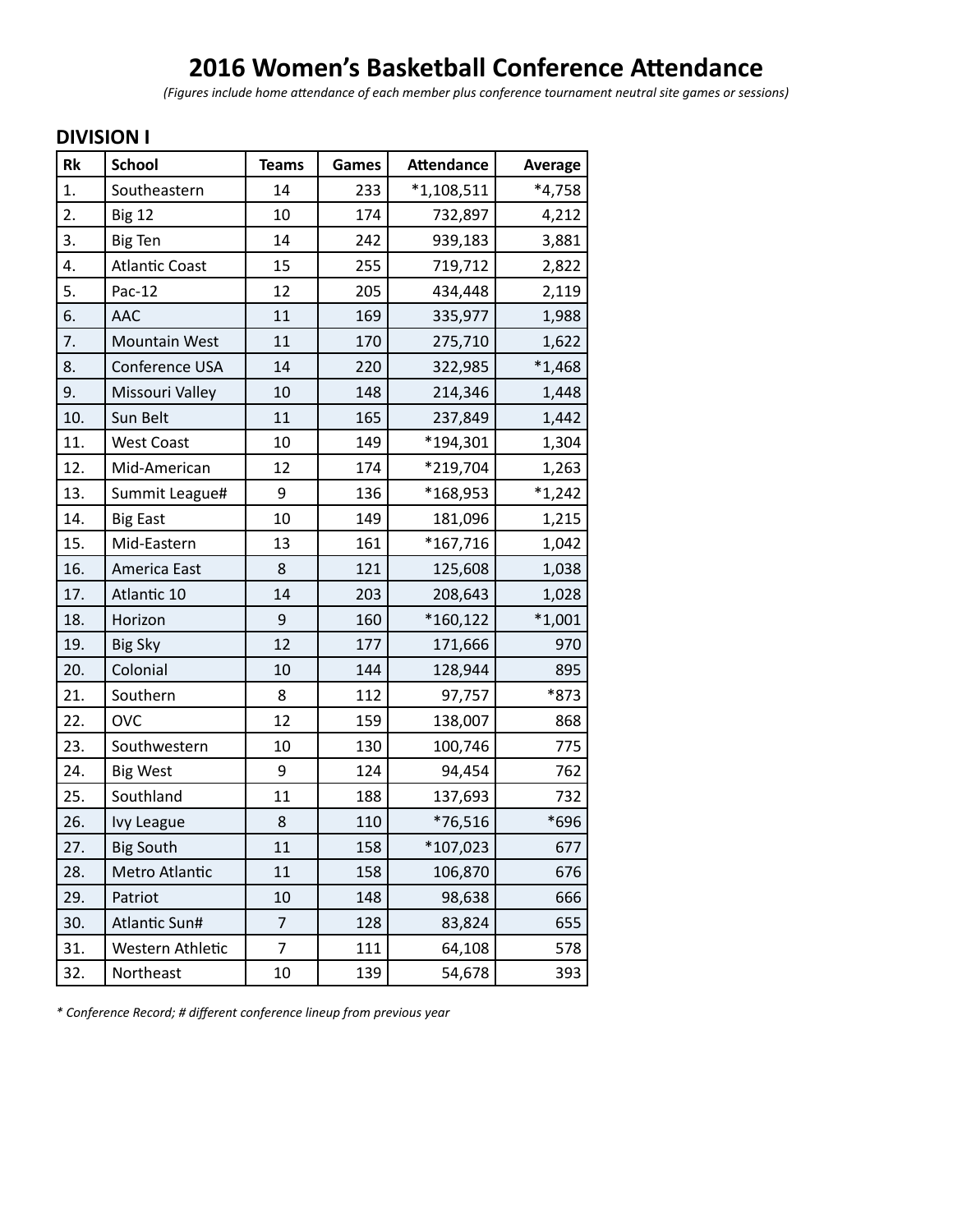# **2016 Division I Women's Basketball Attendance by School**

| <b>School</b>         | G  | <b>Attendance</b> | Average | <b>School</b>          | G  | <b>Attendance</b> | Average |
|-----------------------|----|-------------------|---------|------------------------|----|-------------------|---------|
| A&M-Corpus Christi    | 17 | 9,191             | 541     | Central Mich.          | 15 | 23,522            | 1,568   |
| Air Force             | 12 | 3,762             | 314     | Charleston So.         | 15 | 3,880             | 259     |
| Akron                 | 16 | 12,673            | 792     | Charlotte              | 15 | 21,166            | 1,411   |
| Alabama               | 17 | 45,066            | 2,651   | Chattanooga            | 15 | 31,310            | 2,087   |
| Alabama A&M           | 15 | 10,457            | 697     | Chicago St.            | 14 | 3,144             | 225     |
| Alabama St.           | 14 | 10,461            | 747     | Cincinnati             | 15 | 9,771             | 651     |
| Albany (NY)           | 12 | 16,777            | 1,398   | Clemson                | 15 | 8,946             | 596     |
| Alcorn                | 10 | 10,174            | 1,017   | Cleveland St.          | 13 | 5,306             | 408     |
| American              | 14 | 3,832             | 274     | Coastal Caro.          | 14 | 5,106             | 365     |
| Appalachian St.       | 14 | 6,005             | 429     | Col. of Charleston     | 15 | 5,589             | 373     |
| Arizona               | 15 | 20,787            | 1,386   | Colgate                | 15 | 10,644            | 710     |
| Arizona St.           | 17 | 41,676            | 2,452   | Colorado               | 16 | 33,395            | 2,087   |
| Ark .- Pine Bluff     | 11 | 6,393             | 581     | Colorado St.           | 15 | 23,869            | 1,591   |
| Arkansas              | 15 | 35,602            | 2,373   | Columbia               | 15 | 7,955             | 530     |
| Arkansas St.          | 14 | 19,154            | 1,368   | Coppin St.             | 11 | 6,116             | 556     |
| Army West Point       | 17 | 13,239            | 779     | Cornell                | 14 | 8,917             | 637     |
| Auburn                | 13 | 33,312            | 2,562   | Creighton              | 13 | 13,493            | 1,038   |
| <b>Austin Peay</b>    | 12 | 10,404            | 867     | <b>CSU Bakersfield</b> | 13 | 8,158             | 628     |
| Ball St.              | 14 | 14,007            | 1,001   | <b>CSUN</b>            | 13 | 4,915             | 378     |
| Baylor                | 20 | 125,666           | 6,283   | Dartmouth              | 14 | 9,802             | 700     |
| Belmont               | 13 | 9,055             | 697     | Davidson               | 13 | 10,271            | 790     |
| Bethune-Cookman       | 13 | 5,747             | 442     | Dayton                 | 13 | 37,566            | 2,890   |
| Binghamton            | 15 | 24,847            | 1,656   | Delaware               | 12 | 19,450            | 1,621   |
| Boise St.             | 15 | 12,154            | 810     | Delaware St.           | 14 | 7,259             | 519     |
| <b>Boston College</b> | 15 | 11,480            | 765     | Denver                 | 14 | 7,042             | 503     |
| Boston U.             | 15 | 5,064             | 338     | DePaul                 | 19 | 45,019            | 2,369   |
| <b>Bowling Green</b>  | 13 | 24,801            | 1,908   | Detroit                | 16 | 10,865            | 679     |
| <b>Bradley</b>        | 14 | 9,823             | 702     | <b>Drake</b>           | 15 | 38,356            | 2,557   |
| <b>Brown</b>          | 14 | 7,208             | 515     | Drexel                 | 14 | 10,967            | 783     |
| <b>Bryant</b>         | 16 | 5,342             | 334     | Duke                   | 16 | 71,944            | 4,497   |
| <b>Bucknell</b>       | 15 | 7,444             | 496     | Duquesne               | 13 | 8,178             | 629     |
| <b>Buffalo</b>        | 14 | 13,637            | 974     | East Carolina          | 11 | 21,440            | 1,949   |
| <b>Butler</b>         | 13 | 8,006             | 616     | Eastern III.           | 13 | 6,914             | 532     |
| <b>BYU</b>            | 12 | 15,484            | 1,290   | Eastern Ky.            | 13 | 4,360             | 335     |
| Cal Poly              | 13 | 9,111             | 701     | Eastern Mich.          | 14 | 15,664            | 1,119   |
| Cal St. Fullerton     | 14 | 2,593             | 185     | Eastern Wash.          | 15 | 7,778             | 519     |
| California            | 16 | 34,075            | 2,130   | Elon                   | 13 | 6,534             | 503     |
| Campbell              | 14 | 12,593            | 900     | <b>ETSU</b>            | 13 | 10,338            | 795     |
| Canisius              | 14 | 12,848            | 918     | Evansville             | 13 | 6,599             | 508     |
| Central Ark.          | 15 | 10,338            | 689     | Fairfield              | 16 | 6,265             | 392     |
| Central Conn. St.     | 13 | 10,290            | 792     | Fairleigh Dickinson    | 16 | 3,823             | 239     |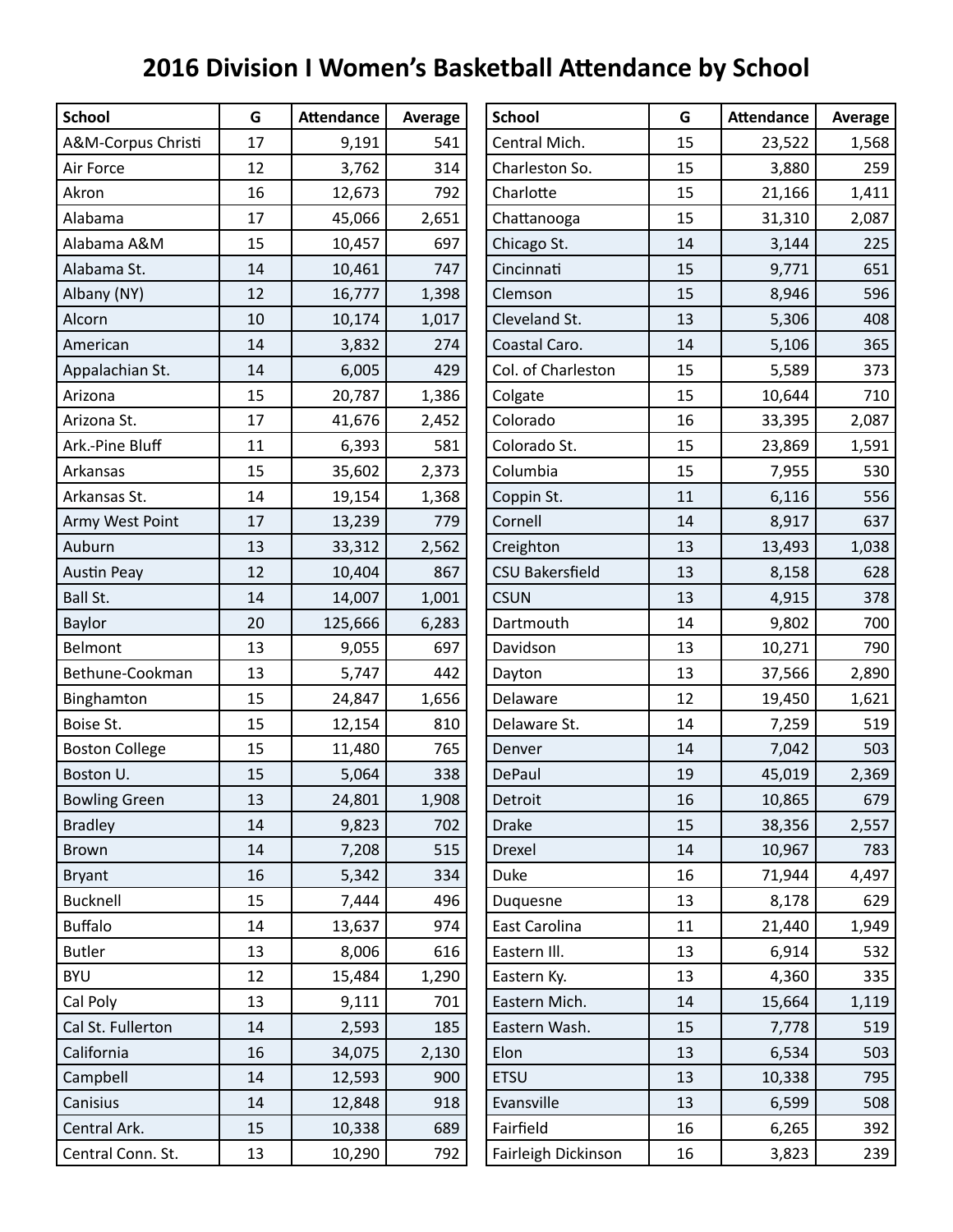| <b>School</b>          | G  | <b>Attendance</b> | Average | <b>School</b>    | G  | <b>Attendance</b> | Average |
|------------------------|----|-------------------|---------|------------------|----|-------------------|---------|
| <b>FGCU</b>            | 22 | 42,375            | 1,926   | Jacksonville     | 15 | 5,871             | 391     |
| <b>FIU</b>             | 16 | 5,854             | 366     | Jacksonville St. | 13 | 6,104             | 470     |
| Fla. Atlantic          | 16 | 8,956             | 560     | James Madison    | 14 | 37,121            | 2,652   |
| Florida                | 15 | 24,919            | 1,661   | Kansas           | 17 | 42,919            | 2,525   |
| Florida A&M            | 11 | 10,677            | 971     | Kansas St.       | 17 | 76,634            | 4,508   |
| Florida St.            | 16 | 50,258            | 3,141   | Kennesaw St.     | 14 | 6,317             | 451     |
| Fordham                | 15 | 13,956            | 930     | Kent St.         | 16 | 8,973             | 561     |
| Fresno St.             | 16 | 33,236            | 2,077   | Kentucky         | 18 | 116,164           | 6,454   |
| Furman                 | 14 | 9,275             | 663     | La Salle         | 13 | 5,305             | 408     |
| Ga. Southern           | 14 | 7,254             | 518     | La.-Lafayette    | 18 | 17,888            | 994     |
| Gardner-Webb           | 16 | 6,828             | 427     | La.-Monroe       | 15 | 32,436            | 2,162   |
| George Mason           | 12 | 7,907             | 659     | Lafayette        | 12 | 6,001             | 500     |
| George Washington      | 14 | 14,892            | 1,064   | Lamar            | 14 | 9,719             | 694     |
| Georgetown             | 12 | 7,434             | 620     | Lehigh           | 16 | 13,925            | 870     |
| Georgia                | 17 | 49,844            | 2,932   | Liberty          | 14 | 23,301            | 1,664   |
| Georgia St.            | 14 | 6,273             | 448     | Lipscomb         | 14 | 3,853             | 275     |
| Georgia Tech           | 18 | 18,722            | 1,040   | Little Rock      | 15 | 50,576            | 3,372   |
| Gonzaga                | 19 | 99,577            | 5,241   | LIU Brooklyn     | 14 | 3,795             | 271     |
| Grambling              | 10 | 4,659             | 466     | Long Beach St.   | 14 | 9,857             | 704     |
| Green Bay              | 17 | 42,137            | 2,479   | Longwood         | 13 | 5,673             | 436     |
| Hampton                | 11 | 18,143            | 1,649   | Louisiana Tech   | 15 | 29,380            | 1,959   |
| Hartford               | 13 | 14,943            | 1,149   | Louisville       | 16 | 152,049           | 9,503   |
| Harvard                | 11 | 7,754             | 705     | Loyola Chicago   | 14 | 5,065             | 362     |
| Hawaii                 | 14 | 38,207            | 2,729   | Loyola Maryland  | 14 | 5,899             | 421     |
| <b>High Point</b>      | 13 | 8,227             | 633     | Loyola Marymount | 13 | 5,309             | 408     |
| Hofstra                | 15 | 7,874             | 525     | LSU              | 13 | 37,152            | 2,858   |
| <b>Holy Cross</b>      | 14 | 16,275            | 1,163   | Maine            | 12 | 24,091            | 2,008   |
| Houston                | 13 | 8,355             | 643     | Manhattan        | 14 | 4,602             | 329     |
| <b>Houston Baptist</b> | 14 | 6,006             | 429     | Marist           | 13 | 21,450            | 1,650   |
| Howard                 | 12 | 7,563             | 630     | Marquette        | 13 | 20,409            | 1,570   |
| Idaho                  | 16 | 7,894             | 493     | Marshall         | 17 | 18,245            | 1,073   |
| Idaho St.              | 13 | 12,369            | 951     | Maryland         | 18 | 94,113            | 5,229   |
| Ill.-Chicago           | 14 | 5,239             | 374     | Massachusetts    | 13 | 5,349             | 411     |
| Illinois               | 18 | 28,531            | 1,585   | McNeese St.      | 14 | 8,511             | 608     |
| Illinois St.           | 14 | 10,384            | 742     | Memphis          | 17 | 15,570            | 916     |
| Indiana                | 14 | 40,522            | 2,894   | Mercer           | 15 | 11,801            | 787     |
| Indiana St.            | 14 | 24,742            | 1,767   | Miami (FL)       | 16 | 18,686            | 1,168   |
| Iona                   | 13 | 9,721             | 748     | Miami (OH)       | 15 | 7,224             | 482     |
| lowa                   | 16 | 75,013            | 4,688   | Michigan         | 21 | 42,900            | 2,043   |
| Iowa St.               | 15 | 147,493           | 9,833   | Michigan St.     | 15 | 98,418            | 6,561   |
| <b>IPFW</b>            | 15 | 9,399             | 627     | Middle Tenn.     | 14 | 70,649            | 5,046   |
| <b>IUPUI</b>           | 15 | 5,706             | 380     | Milwaukee        | 14 | 11,417            | 816     |
| Jackson St.            | 15 | 10,647            | 710     | Minnesota        | 18 | 63,496            | 3,528   |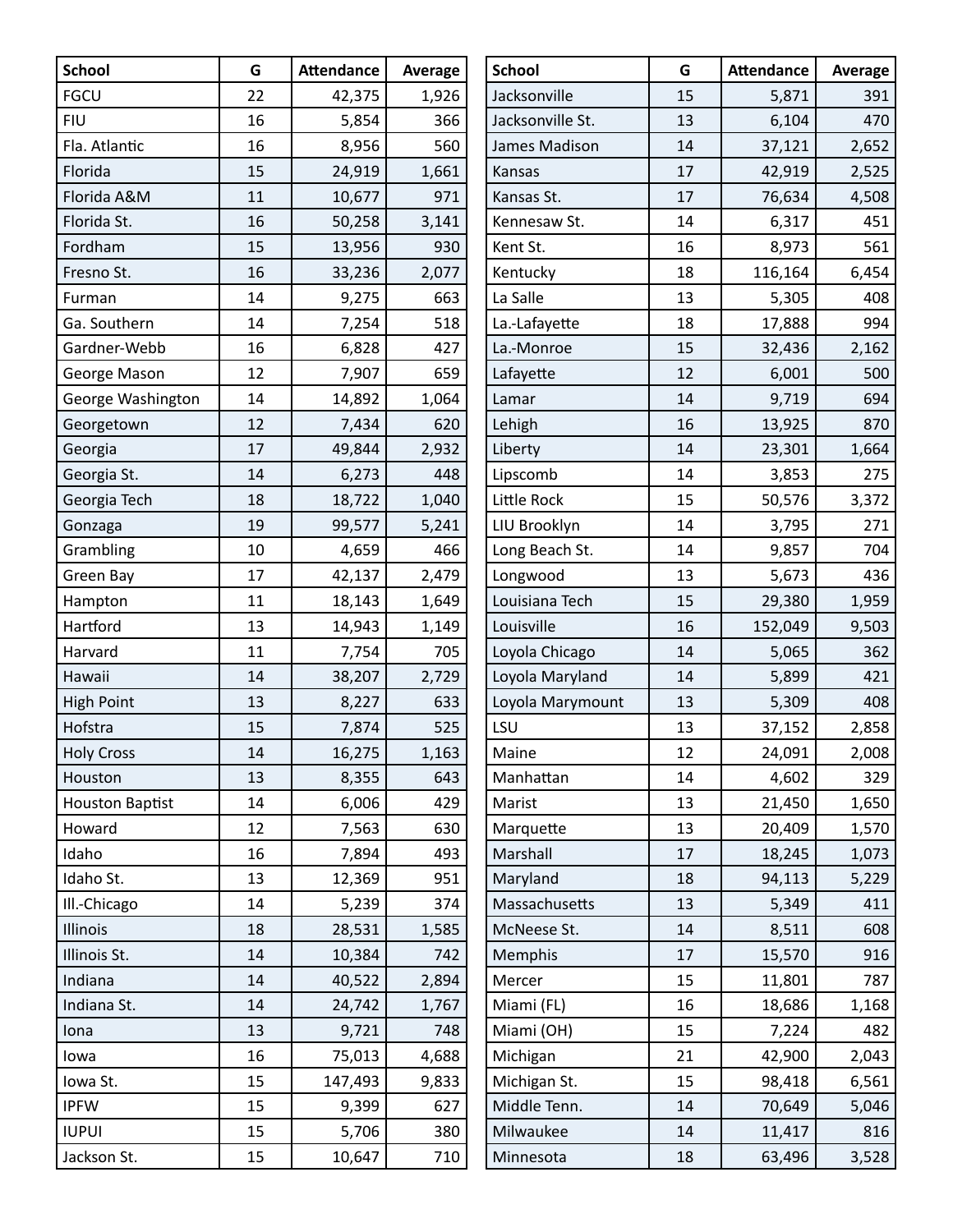| <b>School</b>       | G  | <b>Attendance</b> | Average | <b>School</b>        | G  | <b>Attendance</b> | Average |
|---------------------|----|-------------------|---------|----------------------|----|-------------------|---------|
| Mississippi St.     | 18 | 92,914            | 5,162   | Ole Miss             | 17 | 29,735            | 1,749   |
| Mississippi Val.    | 11 | 10,245            | 931     | Omaha                | 15 | 9,428             | 629     |
| Missouri            | 16 | 63,847            | 3,990   | <b>Oral Roberts</b>  | 11 | 11,310            | 1,028   |
| Missouri St.        | 14 | 47,594            | 3,400   | Oregon               | 22 | 35,835            | 1,629   |
| Monmouth            | 14 | 8,121             | 580     | Oregon St.           | 17 | 74,451            | 4,379   |
| Montana             | 16 | 44,927            | 2,808   | Pacific              | 13 | 9,756             | 750     |
| Montana St.         | 14 | 20,559            | 1,469   | Penn                 | 13 | 15,119            | 1,163   |
| Morehead St.        | 14 | 14,905            | 1,065   | Penn St.             | 15 | 52,580            | 3,505   |
| Morgan St.          | 12 | 6,833             | 569     | Pepperdine           | 13 | 2,844             | 219     |
| Mt. St. Mary's      | 13 | 3,846             | 296     | Pittsburgh           | 15 | 26,739            | 1,783   |
| Murray St.          | 12 | 6,304             | 525     | Portland             | 15 | 5,200             | 347     |
| <b>N.C. A&amp;T</b> | 12 | 9,498             | 792     | Portland St.         | 15 | 4,540             | 303     |
| N.C. Central        | 10 | 9,375             | 938     | Prairie View         | 11 | 6,824             | 620     |
| Navy                | 16 | 16,315            | 1,020   | Presbyterian         | 14 | 6,291             | 449     |
| Nebraska            | 19 | 102,682           | 5,404   | Princeton            | 14 | 16,209            | 1,158   |
| Nevada              | 15 | 18,947            | 1,263   | Providence           | 15 | 4,980             | 332     |
| New Hampshire       | 14 | 5,790             | 414     | Purdue               | 16 | 100,047           | 6,253   |
| <b>New Mexico</b>   | 17 | 93,683            | 5,511   | Quinnipiac           | 15 | 8,801             | 587     |
| New Mexico St.      | 15 | 19,017            | 1,268   | Radford              | 14 | 8,563             | 612     |
| <b>New Orleans</b>  | 13 | 6,856             | 527     | Rhode Island         | 14 | 7,104             | 507     |
| Niagara             | 14 | 5,950             | 425     | Rice                 | 14 | 8,124             | 580     |
| Nicholls St.        | 14 | 9,283             | 663     | Richmond             | 14 | 12,146            | 868     |
| <b>NJIT</b>         | 15 | 5,192             | 346     | Rider                | 13 | 6,295             | 484     |
| Norfolk St.         | 11 | 15,109            | 1,374   | <b>Robert Morris</b> | 14 | 6,387             | 456     |
| North Carolina      | 20 | 42,236            | 2,112   | Rutgers              | 17 | 34,986            | 2,058   |
| North Carolina St.  | 15 | 24,281            | 1,619   | Sacramento St.       | 13 | 5,550             | 427     |
| North Dakota        | 16 | 24,775            | 1,548   | Sacred Heart         | 16 | 4,765             | 298     |
| North Dakota St.    | 14 | 8,898             | 636     | Saint Francis (PA)   | 12 | 7,098             | 592     |
| North Florida       | 16 | 7,880             | 493     | Saint Joseph's       | 16 | 21,622            | 1,351   |
| North Texas         | 14 | 11,178            | 798     | Saint Louis          | 16 | 29,208            | 1,826   |
| Northeastern        | 15 | 7,444             | 496     | Saint Peter's        | 15 | 3,569             | 238     |
| Northern Ariz.      | 13 | 5,744             | 442     | Sam Houston St.      | 12 | 9,475             | 790     |
| Northern Colo.      | 13 | 9,926             | 764     | Samford              | 11 | 5,088             | 463     |
| Northern III.       | 13 | 10,931            | 841     | San Diego            | 15 | 8,554             | 570     |
| Northwestern        | 17 | 21,962            | 1,292   | San Diego St.        | 16 | 7,789             | 487     |
| Northwestern St.    | 15 | 15,764            | 1,051   | San Francisco        | 14 | 4,842             | 346     |
| Notre Dame          | 16 | 134,991           | 8,437   | San Jose St.         | 15 | 6,756             | 450     |
| Oakland             | 15 | 12,396            | 826     | Santa Clara          | 14 | 4,262             | 304     |
| Ohio                | 14 | 20,516            | 1,465   | Savannah St.         | 12 | 15,108            | 1,259   |
| Ohio St.            | 17 | 89,066            | 5,239   | Seattle              | 13 | 6,934             | 533     |
| Oklahoma            | 14 | 66,769            | 4,769   | Seton Hall           | 14 | 15,190            | 1,085   |
| Oklahoma St.        | 17 | 48,141            | 2,832   | <b>SFA</b>           | 14 | 20,701            | 1,479   |
| Old Dominion        | 13 | 33,385            | 2,568   | Siena                | 14 | 12,002            | 857     |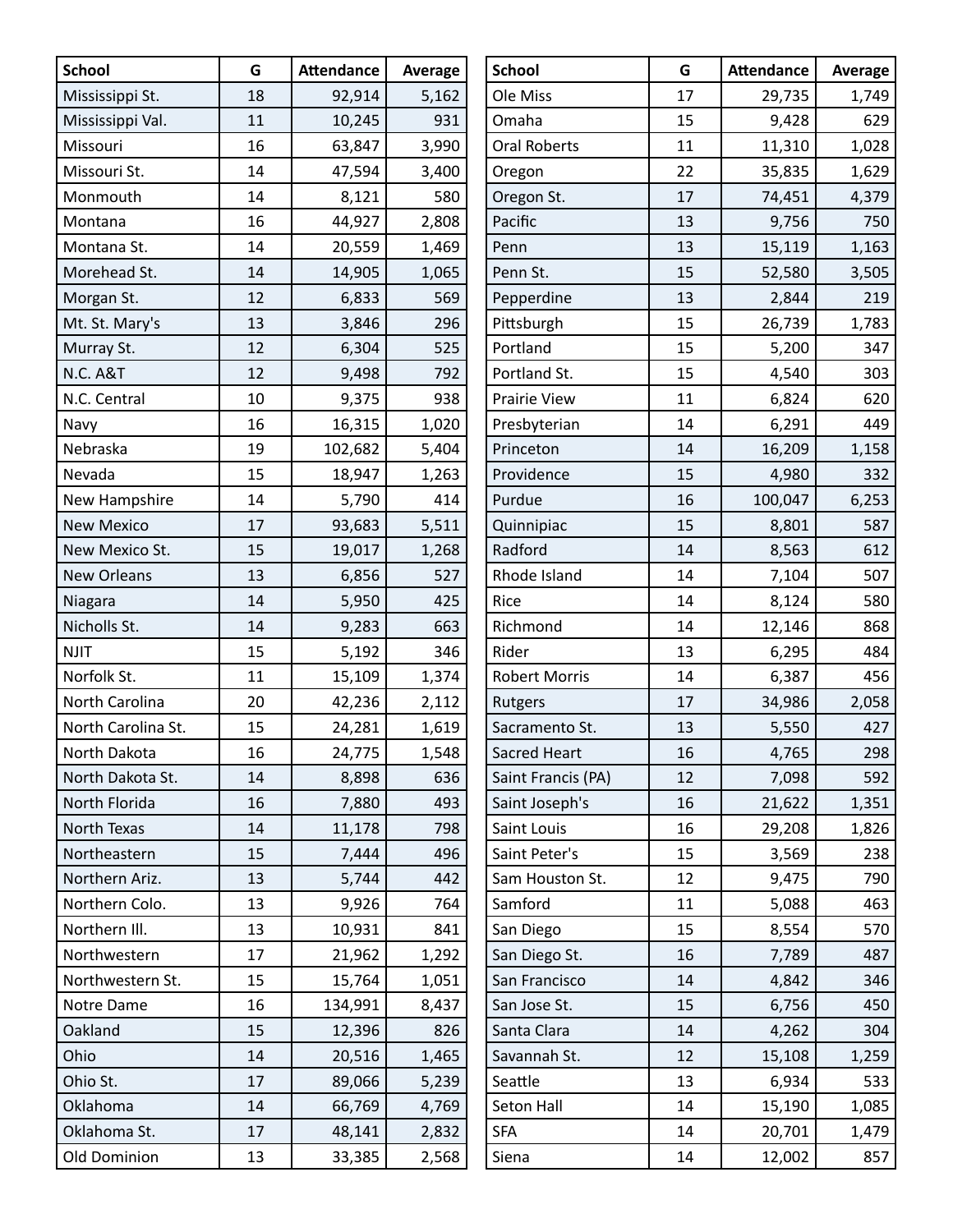| <b>School</b>           | G  | <b>Attendance</b> | Average | <b>School</b>        | G  | <b>Attendance</b> | Average |
|-------------------------|----|-------------------|---------|----------------------|----|-------------------|---------|
| <b>SIUE</b>             | 12 | 14,531            | 1,211   | <b>UCF</b>           | 15 | 10,085            | 672     |
| SMU                     | 15 | 14,173            | 945     | <b>UCLA</b>          | 16 | 37,201            | 2,325   |
| South Ala.              | 15 | 25,654            | 1,710   | <b>UConn</b>         | 15 | 133,806           | 8,920   |
| South Carolina          | 17 | 244,196           | 14,364  | <b>UMBC</b>          | 15 | 9,032             | 602     |
| South Carolina St.      | 11 | 2,543             | 231     | <b>UMES</b>          | 15 | 10,454            | 697     |
| South Dakota            | 18 | 41,991            | 2,333   | <b>UMKC</b>          | 13 | 3,535             | 272     |
| South Dakota St.        | 15 | 35,716            | 2,381   | <b>UNC Asheville</b> | 18 | 20,813            | 1,156   |
| South Fla.              | 16 | 38,839            | 2,427   | <b>UNCG</b>          | 15 | 5,547             | 370     |
| Southeast Mo. St.       | 13 | 12,109            | 931     | <b>UNCW</b>          | 15 | 13,815            | 921     |
| Southeastern La.        | 13 | 7,081             | 545     | <b>UNI</b>           | 15 | 22,504            | 1,500   |
| Southern California     | 17 | 15,088            | 888     | <b>UNLV</b>          | 18 | 22,033            | 1,224   |
| Southern III.           | 15 | 9,921             | 661     | <b>USC Upstate</b>   | 16 | 3,348             | 209     |
| Southern Miss.          | 15 | 23,156            | 1,544   | <b>UT Arlington</b>  | 15 | 33,221            | 2,215   |
| Southern U.             | 12 | 10,326            | 861     | UT Martin            | 12 | 21,951            | 1,829   |
| Southern Utah           | 12 | 7,502             | 625     | Utah                 | 17 | 17,730            | 1,043   |
| St. Bonaventure         | 16 | 14,581            | 911     | Utah St.             | 14 | 8,613             | 615     |
| St. Francis Brooklyn    | 12 | 3,060             | 255     | <b>Utah Valley</b>   | 14 | 4,787             | 342     |
| St. John's (NY)         | 14 | 25,895            | 1,850   | <b>UTEP</b>          | 20 | 53,929            | 2,696   |
| St. Mary's (CA)         | 16 | 6,264             | 392     | <b>UTRGV</b>         | 11 | 8,744             | 795     |
| Stanford                | 17 | 54,521            | 3,207   | <b>UTSA</b>          | 15 | 6,379             | 425     |
| Stetson                 | 16 | 8,988             | 562     | Valparaiso           | 16 | 7,096             | 444     |
| <b>Stony Brook</b>      | 14 | 11,490            | 821     | Vanderbilt           | 16 | 46,496            | 2,906   |
| Syracuse                | 18 | 18,318            | 1,018   | <b>VCU</b>           | 16 | 13,072            | 817     |
| <b>TCU</b>              | 19 | 38,142            | 2,007   | Vermont              | 13 | 7,608             | 585     |
| Temple                  | 16 | 23,494            | 1,468   | Villanova            | 14 | 10,446            | 746     |
| Tennessee               | 17 | 177,004           | 10,412  | Virginia             | 16 | 61,093            | 3,818   |
| Tennessee St.           | 12 | 10,474            | 873     | Virginia Tech        | 19 | 27,059            | 1,424   |
| Tennessee Tech          | 16 | 18,369            | 1,148   | Wagner               | 13 | 6,272             | 482     |
| <b>Texas</b>            | 18 | 66,605            | 3,700   | <b>Wake Forest</b>   | 16 | 18,515            | 1,157   |
| Texas A&M               | 17 | 82,734            | 4,867   | Washington           | 16 | 30,079            | 1,880   |
| Texas Southern          | 12 | 11,873            | 989     | Washington St.       | 13 | 11,997            | 923     |
| Texas St.               | 14 | 27,010            | 1,929   | Weber St.            | 15 | 13,434            | 896     |
| Texas Tech              | 17 | 61,833            | 3,637   | West Virginia        | 15 | 38,473            | 2,565   |
| Toledo                  | 13 | 52,653            | 4,050   | Western Caro.        | 12 | 12,172            | 1,014   |
| Towson                  | 13 | 9,428             | 725     | Western III.         | 15 | 10,591            | 706     |
| Troy                    | 13 | 9,701             | 746     | Western Ky.          | 15 | 23,669            | 1,578   |
| Tulane                  | 17 | 20,016            | 1,177   | Western Mich.        | 14 | 10,405            | 743     |
| Tulsa                   | 14 | 9,950             | 711     | Wichita St.          | 15 | 31,229            | 2,082   |
| <b>UAB</b>              | 14 | 5,418             | 387     | William & Mary       | 14 | 6,643             | 475     |
| <b>UC Davis</b>         | 13 | 13,118            | 1,009   | Winthrop             | 11 | 3,053             | 278     |
| <b>UC</b> Irvine        | 14 | 3,236             | 231     | Wisconsin            | 14 | 56,368            | 4,026   |
| <b>UC Riverside</b>     | 12 | 4,150             | 346     | Wofford              | 14 | 5,123             | 366     |
| <b>UC Santa Barbara</b> | 14 | 6,221             | 444     | Wright St.           | 16 | 12,269            | 767     |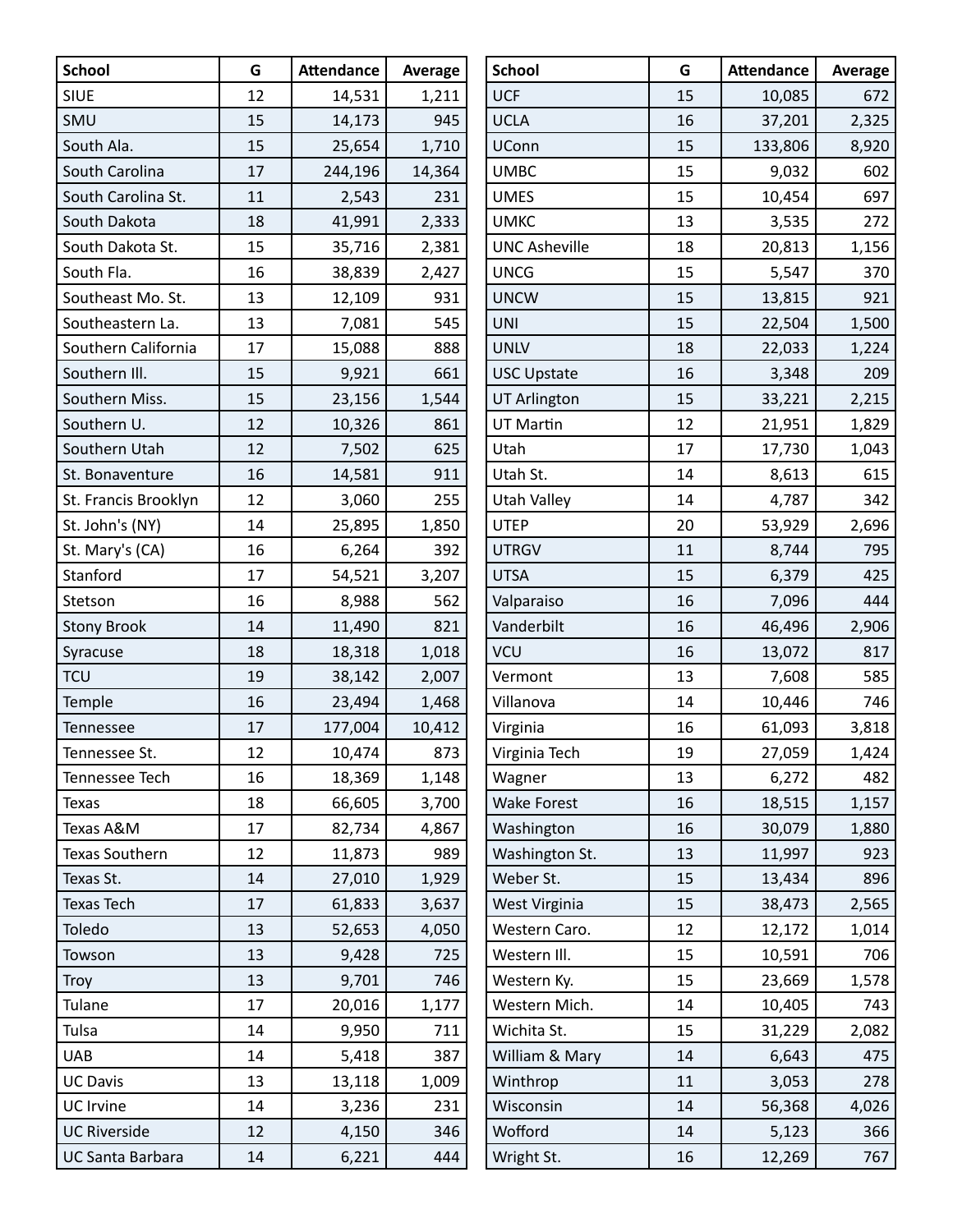| <b>School</b>  | G  | <b>Attendance</b> | Average |
|----------------|----|-------------------|---------|
| Wyoming        | 15 | 39,785            | 2,652   |
| Xavier         | 19 | 24,979            | 1,315   |
| Yale           | 15 | 3,552             | 237     |
| Youngstown St. | 18 | 25,998            | 1.444   |

### **Division I Reclassifying**

| <b>School</b>       | G  | <b>Attendance</b> | Average |
|---------------------|----|-------------------|---------|
| Abilene Christian   | 14 | 14503             | 1,036   |
| Grand Canyon        | 15 | 6745              | 450     |
| Incarnate Word      | 15 | 6619              | 441     |
| Northern Ky.        | 18 | 24115             | 1,340   |
| <b>UMass Lowell</b> | 12 | 9624              | 802     |